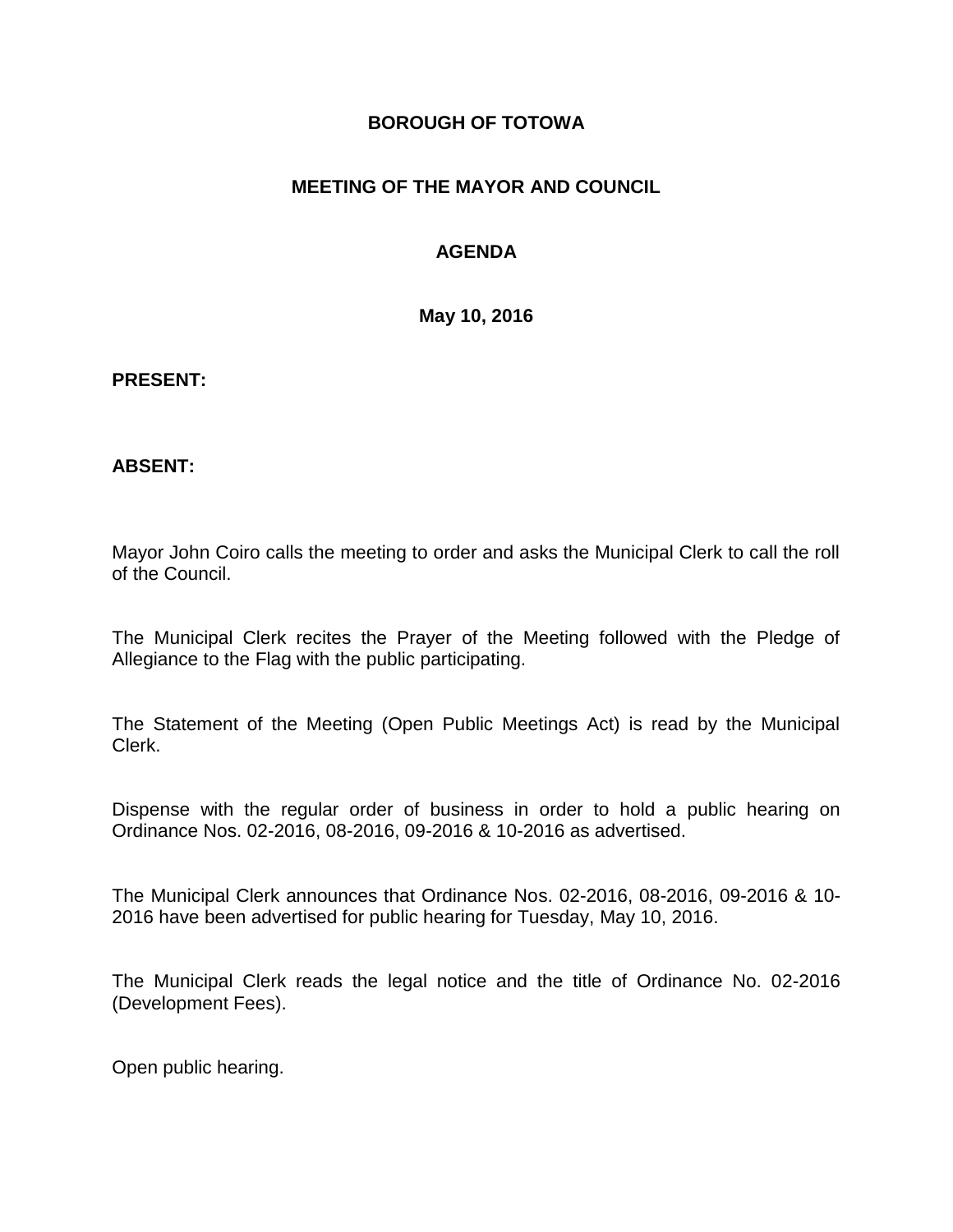Mayor Coiro asks if any citizens wish to be heard on Ordinance No. 02-2016.

# **CITIZENS HEARD:**

Close public hearing.

The Municipal Clerk reads Ordinance No. 02-2016 by title.

Adopt Ordinance No. 02-2016.

The Municipal Clerk reads the legal notice and the title of Ordinance No. 08-2016 (Affordable Housing District).

Open public hearing.

Mayor Coiro asks if any citizens wish to be heard on Ordinance No. 08-2016.

## **CITIZENS HEARD:**

Close public hearing.

The Municipal Clerk reads Ordinance No. 08-2016 by title.

Adopt Ordinance No. 08-2016.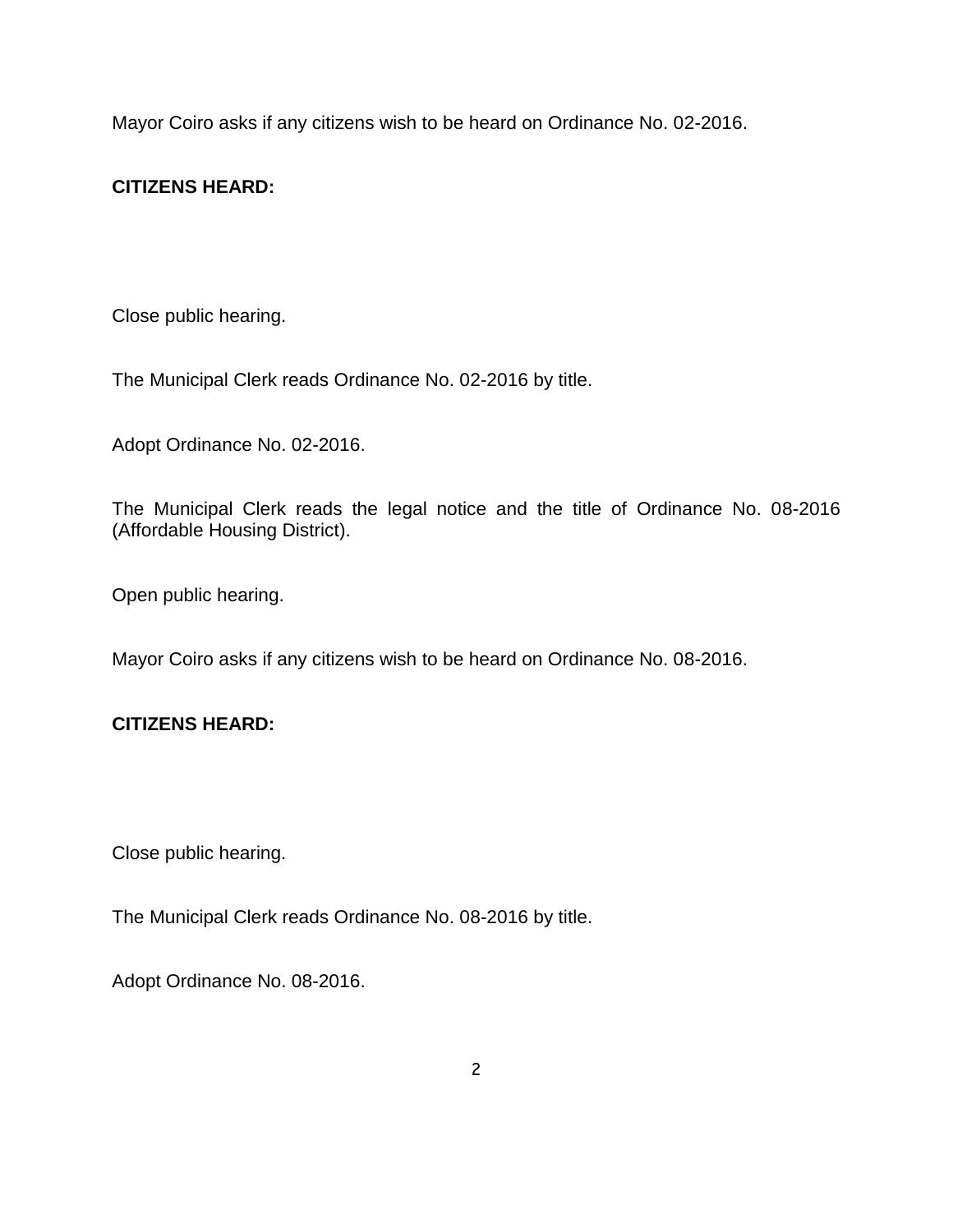The Municipal Clerk reads the legal notice and the title of Ordinance No. 09-2016 (Adult Housing District).

Open public hearing.

Mayor Coiro asks if any citizens wish to be heard on Ordinance No. 09-2016.

## **CITIZENS HEARD:**

Close public hearing.

The Municipal Clerk reads Ordinance No. 09-2016 by title.

Adopt Ordinance No. 09-2016.

The Municipal Clerk reads the legal notice and the title of Ordinance No. 10-2016 (Police Outside Employment).

Open public hearing.

Mayor Coiro asks if any citizens wish to be heard on Ordinance No. 10-2016.

## **CITIZENS HEARD:**

Close public hearing.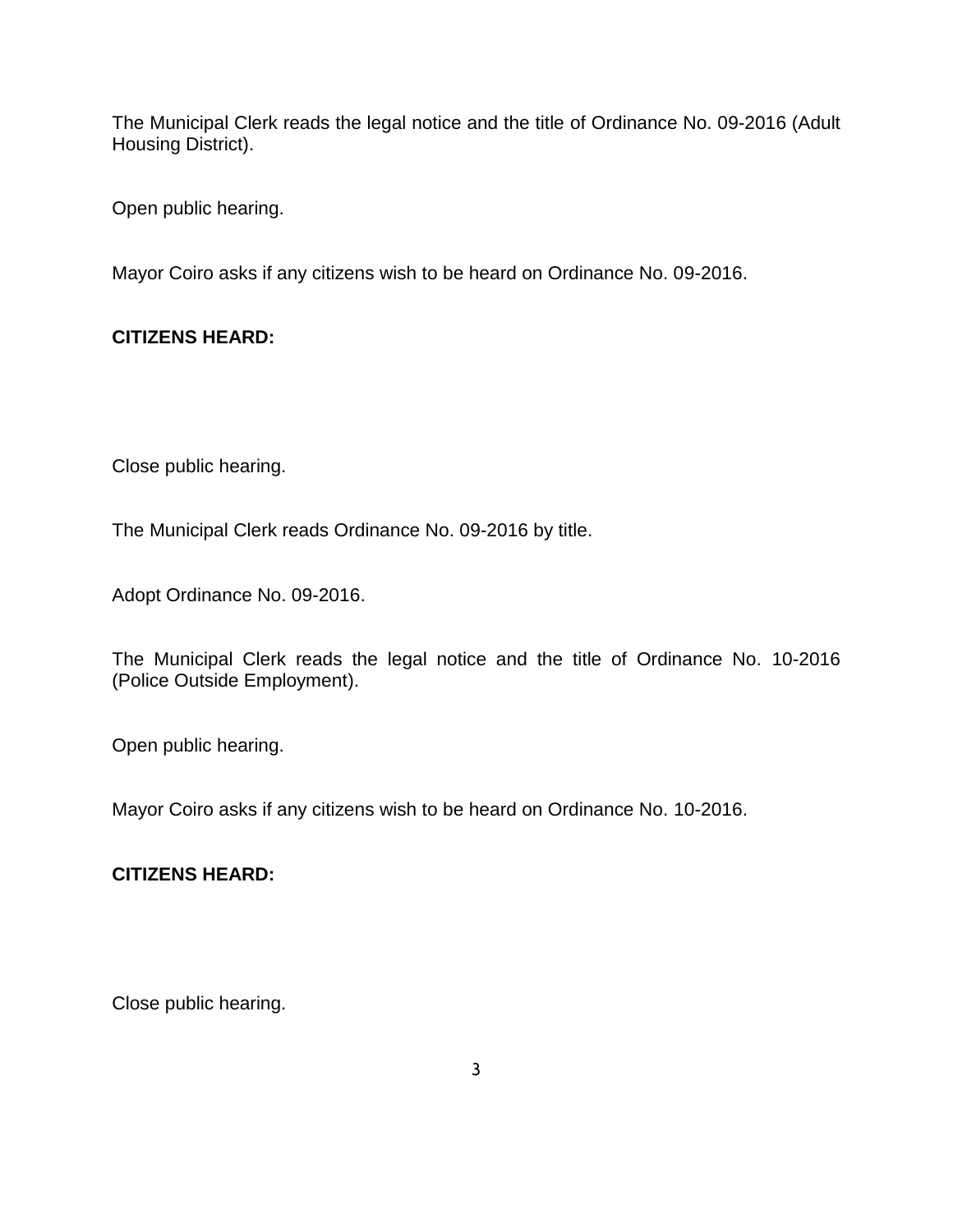The Municipal Clerk reads Ordinance No. 10-2016 by title.

Adopt Ordinance No. 10-2016.

Revert to the regular order of business.

Report from Members of the Council, Municipal Clerk and Municipal Attorney.

### **CITIZENS HEARD:**

Minutes of the Mayor and Council for the meeting of April 26, 2016.

# **COMMITTEE ON FINANCE: PICARELLI, D'ANGELO, FONTANELLA.**

Resolution No. 2016-11 for the payment of bills.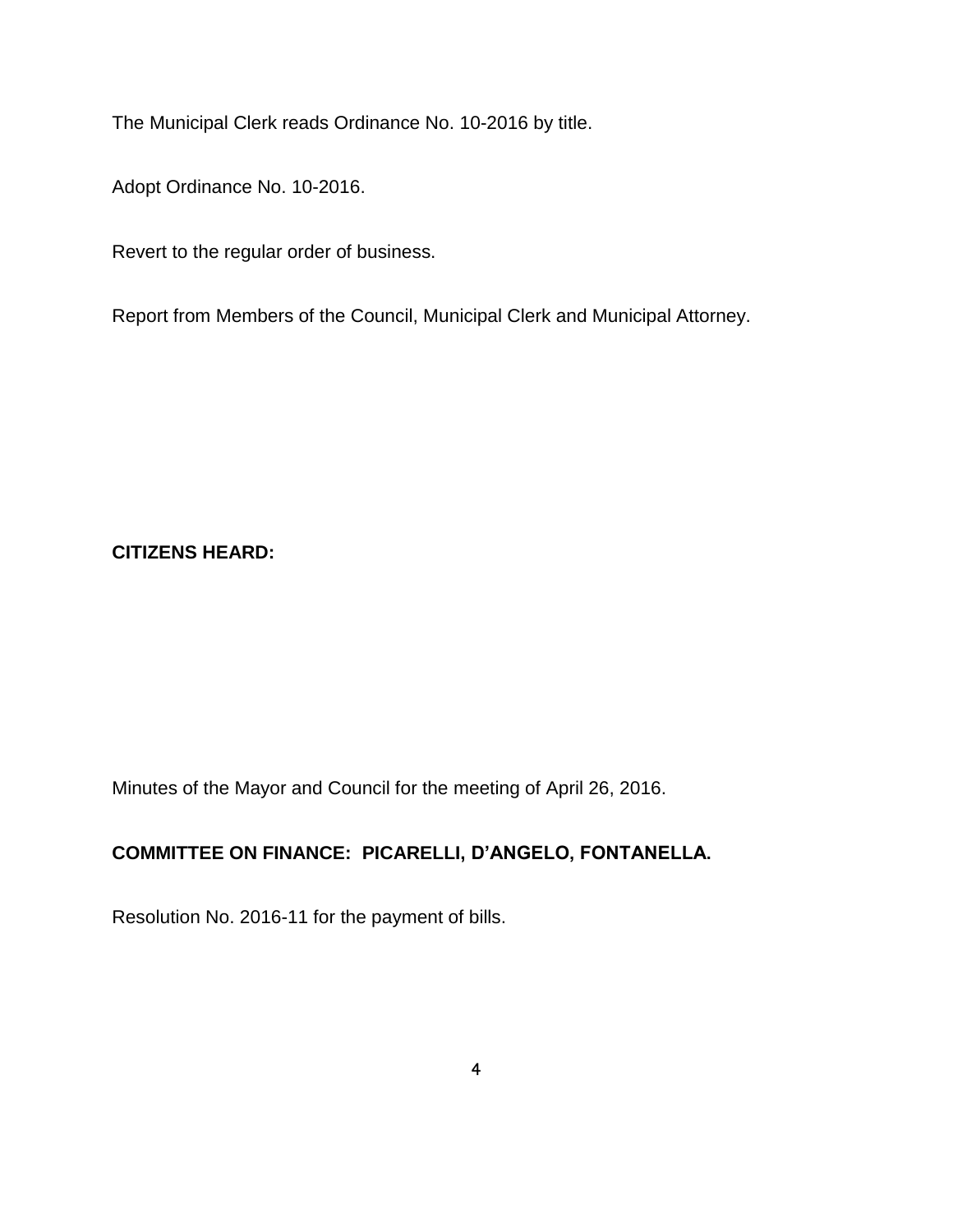## **COMMITTEE ON PUBLIC SAFETY: PUGLISE, FONTANELLA, BUCHER.**

Resolution Accepting A Vehicle From Riverview Park Fire Company For The Borough Of Totowa Fire Department.

Fireman's application, the purchase of fireman's equipment and authorize a fireman's physical for Steven M. Jacobs for Riverview Park Fire Company.

Letter from Riverview Park Fire Company requesting permission to attend Ringwood's Wetdown on Saturday, May 14, 2016.

#### **COMMITTEE ON PUBLIC WORKS: D'ANGELO, PUGLISE, ANDRIANI.**

Payment Estimate No. 1 in the amount of \$115,162.00 to Smith-Sondy Asphalt Construction Co., Inc. for the Gordon Avenue Improvements.

### **COMMITTEE ON ENG. & PUB. PROPERTY: FONTANELLA, ANDRIANI, D'ANGELO.**

No report.

#### **COMMITTEE ON LIAISON & INSPECTION: ANDRIANI, BUCHER, PICARELLI.**

Resolution Ratifying The Decision To Retain Richard A. Alaimo Engineering Associates To Prepare Water And Sewer Study For Potential Design Of Area In Need Of Rehabilitation.

Resolution Amending Resolution No. 41-2016 Requesting Planning Board Review Of A Resolution Designating Lower Borough In The Borough Of Totowa As An Area In Need Of Rehabilitation.